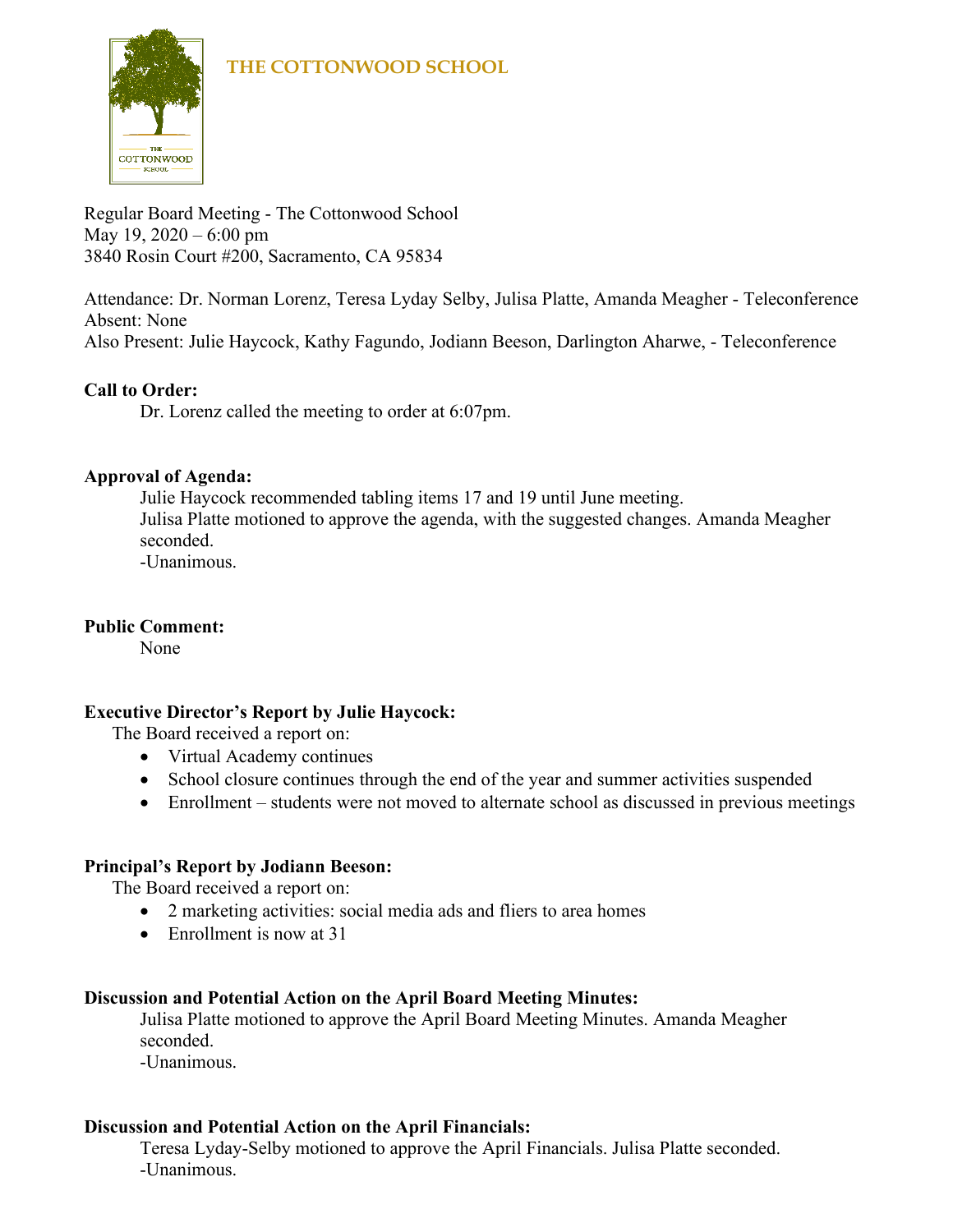#### **Discussion and Potential Action on Site-Based Program Budget:**

Amanda Meagher motioned to approve the Site-Based Program Budget. Dr. Lorenz seconded. -Unanimous.

#### **Discussion and Potential Action on the Site-Based School Calendar and Required Instructional Minutes:**

Julisa Platte motioned to approve the Site-Based School Calendar and Required Instructional Minutes with the addition of one week to meet requirements for seat time and the understanding that it might need to be modified because of COVID-19. Dr. Lorenz seconded. -Unanimous.

#### **Discussion and Potential Action on the Site-Based Teacher Contract:**

Teresa Lyday-Selby motioned to approve the Site-Based Teacher Contract. Julisa Platte seconded. -Unanimous.

#### **Discussion and Potential Action on the COVID-19 Plan (Executive Order: N-56-20 Operations Written Report):**

The board was presented the COVID-19 Plan and provided feedback. No action was taken.

#### **Discussion and Potential Action on the Charter Impact Proposal:**

Julisa Platte motioned to approve the Charter Impact Proposal. Dr. Lorenz seconded. -Unanimous.

#### **Discussion and Potential Action on the Invoices over \$100,000:**

Julisa Platte motioned to approve the Invoices over \$100,000. Teresa Lyday-Selby seconded. -Unanimous.

#### **Discussion and Potential Action on the Confirmation of Retention of Counsel – Engagement Letter:**

Julisa Platte motioned to approve the Confirmation of Retention of Counsel: Jennifer McQuarrie. Dr. Lorenz seconded. -Unanimous.

#### **Discussion and Potential Action on the Salary Schedules (Classified):**

Dr. Lorenz motioned to approve the Salary Schedules (Classified). Teresa Lyday-Selby seconded. -Unanimous.

#### **Discussion and Potential Action on the Suicide Prevention Policy:**

Teresa Lyday-Selby motioned to approve the Suicide Prevention Policy with adjustments made for increased support of students and increased education of staff, students, and parents. Julisa Platte seconded.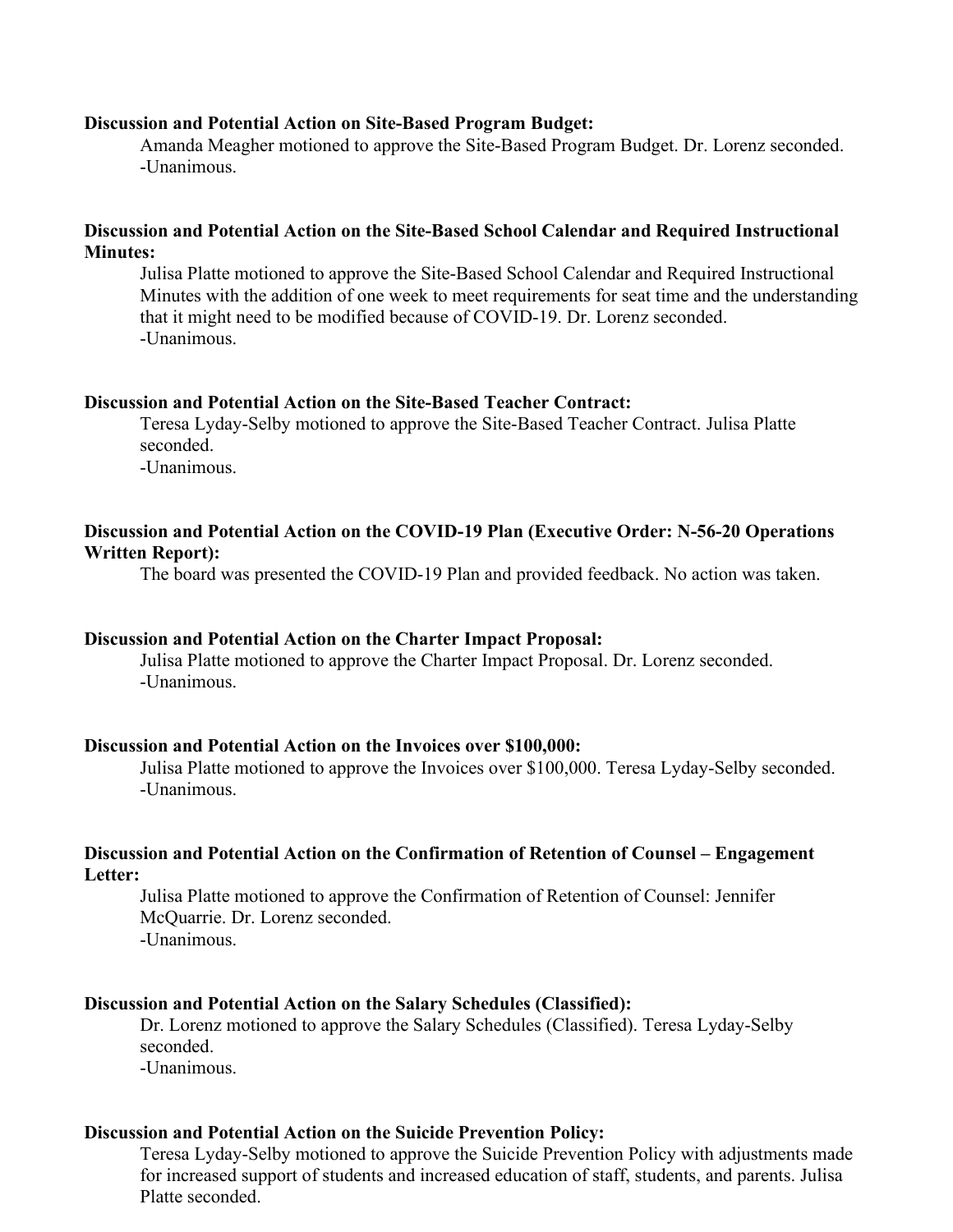-Unanimous.

#### **Discussion and Potential Action on the Suspension and Expulsion Policy:**

Julisa Platte motioned to approve the Suspension and Expulsion Policy. Dr. Lorenz seconded. -Unanimous.

#### **Discussion and Potential Action on the Field Trip Policy:**

Item tabled until June meeting.

#### **Discussion and Potential Action of the Independent Study Open Enrollment Window and Growth Projections:**

Dr. Lorenz motioned to approve the Independent Study Open Enrollment Window and Growth Projections. Julisa Platte seconded. -Unanimous.

#### **Discussion and Potential Action on the Vendor Agreements:**

Item table until June meeting

#### **Discussion and Potential Action on the Nomination and Appointment of Board Members**

Looking for at least two new board members. No action taken.

#### **Announcement of Next Regularly Scheduled Board Meeting:**

Tuesday, June 16, 2020.

#### **Adjournment:**

Dr. Lorenz motioned to adjourn the meeting at 7:51 pm. Teresa Lyday-Selby seconded. -Unanimous.

Prepared by: Bryanna Brossman

Noted by:

Hapan Sala

Board Secretary